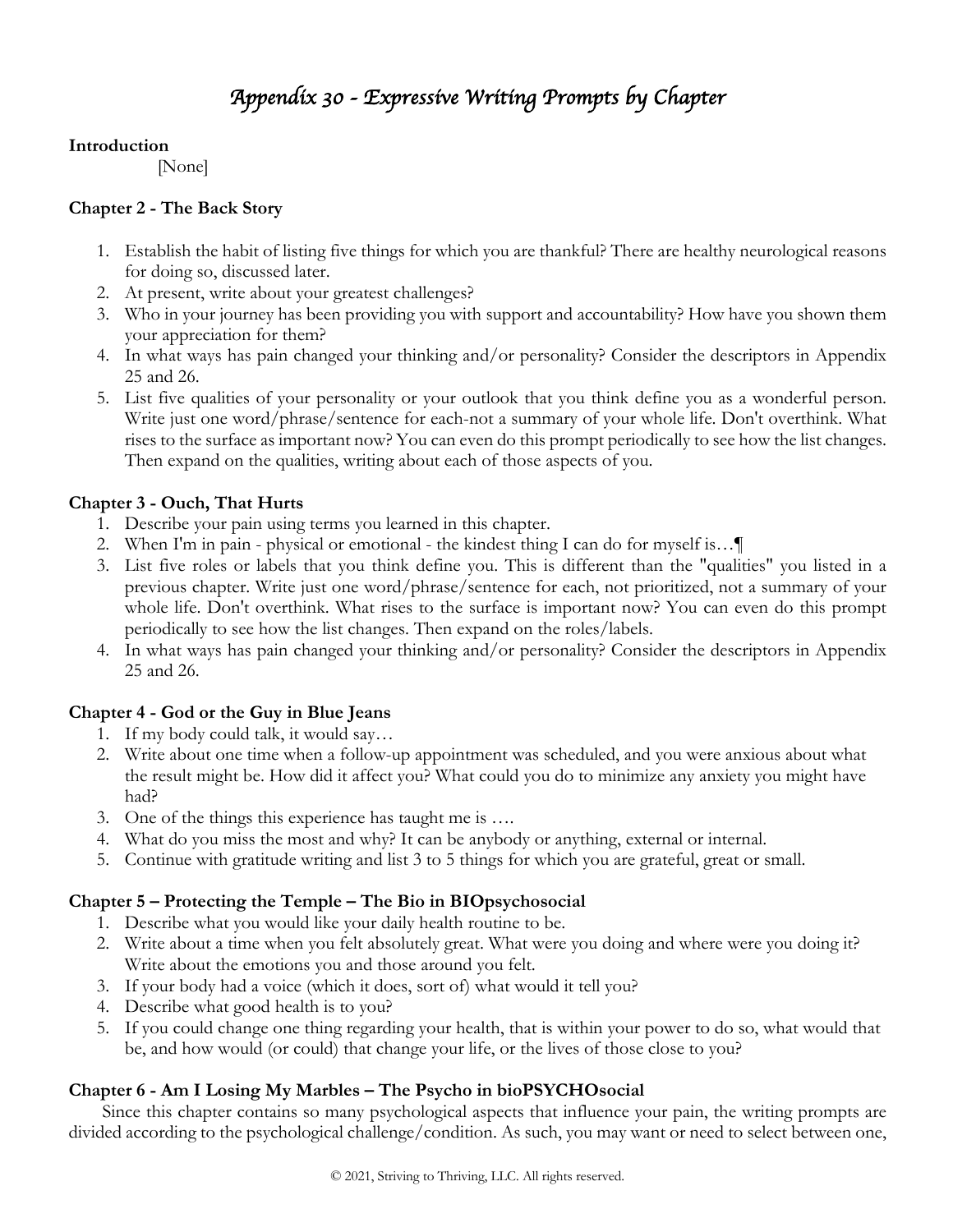two or more, whichever applies to you. You can use the assessments in the appendix to help you determine which ones apply to you.

- **1. Anxiety**
	- Make a list those things that cause you anxiety. After each item classify them as something within your control and outside your control. For those things within your control, write what you can do to minimize or eliminate their influence on you? Use terms like "I feel, "I think," "I realize."
	- I am most anxious when... [describe a situation] because .... [describe why that makes you anxious], but [describe the benefits, if any, you might enjoy despite any anxiety]
	- I am most relaxed when I ...
	- What role does food play in your life? Are you filling an emotional void with food or drink, using it as a friend?
	- Make a list of everything you'd like to say NO to.
	- Make a list of everything you'd like to say YES to.
	- Identify and write about a situation where you kept your cool and because you did the outcome(s) were positive.

## **2. Depression**

- I really wish others knew this about me...
- The times I feel the lowest are ...
- I wish others could understand …
- What always brings tears to your eyes? (As Paulo Coelho has said, "Tears are words that need to be written.")
- To allow these feelings room to transform into something else, I am willing to...
- What are some positive family traditions that you would like to return to or begin? Are there any unhealthy traditions that you can change or let go of altogether? When you feel good about yourself, how do you speak and what do you say?
- Write about 3 things that get you excited, and why.
- I am happiest when ....
- Describe a time or an event when someone showed you appreciation for something you did for them. Write about how you felt as a result of their positive comments.

## **3. Anger**

- The biggest thing that I need to let go of, that seems to weigh me down the most is, ...
- Dear Anger, Every time I give into what you want, I ...
- I no longer want to be bound by my anger, so to make a positive difference I will ...
- Before I lose my cool next time, I will ....
- My anger has cost me ..., but I can ....
- The things that anger me most are ... After each item, describe what you can do (if anything) to make thing better.
- Using 10 words, describe yourself when you are angry.
- There's a relationship between our thoughts, emotions, and behaviors. Chart your thoughts, emotions, and behaviors over the past month, listing two examples for each. What effect did your thoughts, emotions, and behaviors have on one another? How did your changes in each category affect the other two?
- Describe your physical changes and reactions when your level of anger is rising.
- Write about a time when you got angry about a situation only to find out there were justifiable reasons the situation existed and had you known what they were would have acted differently.
- Describe coping skills you feel would help you maintain control or diffuse your anger, and why you didn't/haven't started using those skills sooner.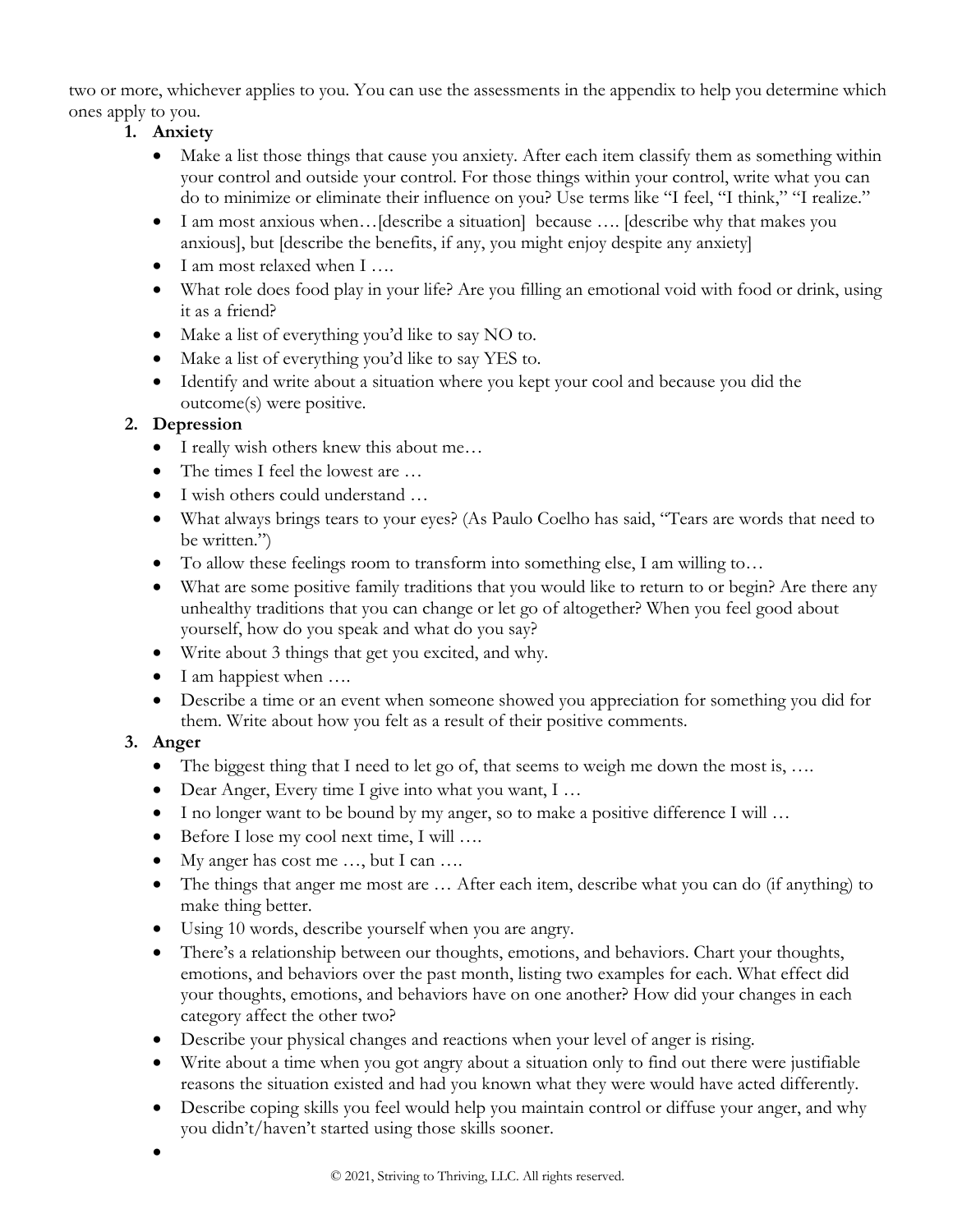# **4. Guilt**

- How might you use guilt in a positive way?
- The things that make me feel guilt that are WITHIN my control are ...
- I need to make amends with [person/people] for [your behavior/choices], and I can do this best by [choose your action]. The more detailed your descriptions, the greater likelihood of successful outcome.
- I sometimes feel guilty for not being able to do for other that I used to do, but I can ...

## **5. Grief**

- My fondest memory of us is …. OR, My fondest memory is ….
- The greatest contribution you made to my life is ....
- I really miss ....
- The first time I did [name action or event] without you was …. I felt ….
- If I could do it all over again I would ….
- A simple activity or non-activity I could try today to make things easier is...
- If I were to ask for help, who might I ask and what would I ask for specifically?
- My support system includes...
- I feel most connected when I...
- One way I can express this feeling (or these feelings) in a creative way is...
- If I could be like [name of person you respect and admire] one in any way, I would adopt their…
- I can honor what I've lost by...
- Writing about present life situation
- Writing a story based on pictures which illustrate different aspects of grief
- Home writing based on a previous theme
- Defining loss and loneliness
- Home writing about a good memory
- Relationship previous and present to important persons homework with writing about good and bad thoughts and feelings during the last few days experience of grief and longing/hope and joy home writing about situations related to a strong feeling of grief/situations related to joy
- Writing about what is important to know; the capability to meet the new life situation, a meaningful life and future plans

## **6. Stress**

- The things I liked today are ....
- One positive adjustment I can make in my morning routine is ....
- Are there areas in your life where you can be more organized? How will you accomplish this? What things must you do to avoid disorganization in the future?
- What did you learn from a past mistake and how can that lesson be applied to your future?

# **7. Love**

- What does unconditional love look like for you?
- What do you love about life?
- Write about your first love whether a person, place or thing.

# **8. Appreciation**

- My favorite way to spend the day is...
- Joy Make a list of everything that inspires you from books to websites to quotes to people to paintings to stores to the stars.
- Make a list of 30 things that make you smile.

# **9. Joy**

• I feel happiest in my skin when...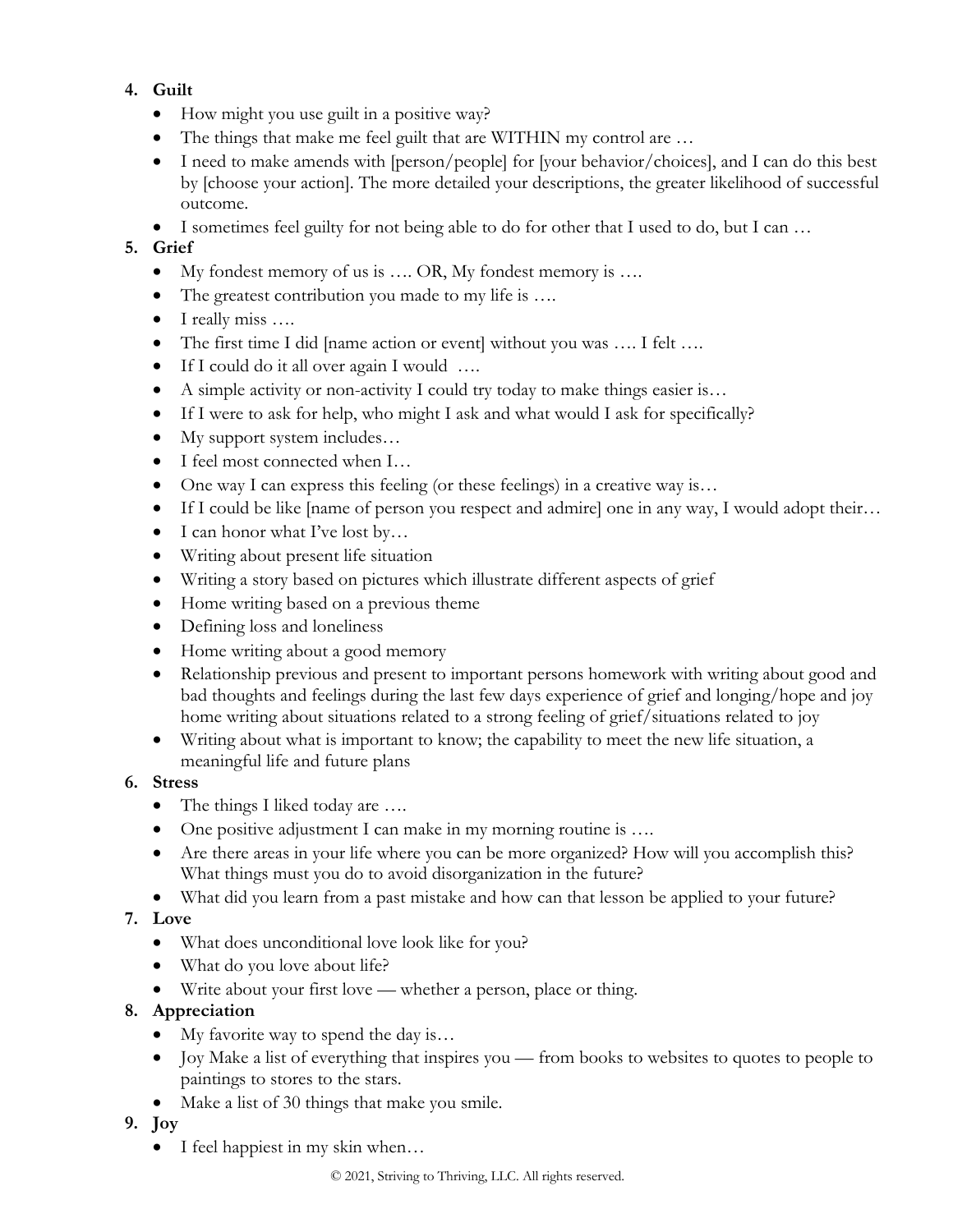- List five things that you're grateful for— people, positive experiences past or current, places, material items—then expand on each one, describing it/him/her in detail, perhaps at a particular moment in time. Make Time for Joy.
- List three activities that bring you joy. Expand on each activity, describing a recent time when you fully engaged in it. If you're finding it challenging to engage in these activities as often as you'd like or need, explore strategies for working them into your schedule more often.

## **10. Gratitude**

- I am thankful for [a person's name] and their influence on my life because ...
- I am blessed because ...
- Five things I am thankful for today are ...
- I could bless someone by ...
- The best things about my home are ...
- I am thankful for my family because …

## **Chapter 7 – Get the Hell Out – The Social in biopsychoSOCIAL**

- 1. Study the photograph titled, "Where to Go Next." Imagine the person in the photograph is you. What are you thinking about and what do you see? What might the clouds, mountain and vast space about you mean?
- 2. Generate a list of 20 things of which you are thankful and why. Post this in a prominent place, or tag it in your journal.
- 3. Write about the last time you "got out" and had a good time with family and/or friends. What were the specific things that made this time enjoyable?
- 4. The two moments I'll never forget in my life are… Describe them in great detail, and what makes them so unforgettable.
- 5. If I were asked to plan an outing for my family (of close friends) it would be …. [describe the activity or activities] and we would [describe how, why, where etc.]
- 6. What activities make you feel alive?

## **Chapter 8 - Drugs – Friend or Foe – Drugs in Pain Management**

- 1. The best thing about my medication is ….
- 2. The worst thing about my medication is …
- 3. The reasons I don't like to take opioids are …
- 4. If I didn't have to rely on medication to feel better my life would be …. (or look like Study the photograph titled, "Where to Go Next." Imagine the person in the photograph is you. What are you thinking about and what do you see? What might the clouds, mountain and vast space about you mean?
- 5. Generate a list of 20 things of which you are thankful and why. Post this in a prominent place, or tag it in your journal.
- 6. Write about the last time you "got out" and had a good time with family and/or friends. What were the specific things that made this time enjoyable?
- 7. The two moments I'll never forget in my life are… Describe them in great detail, and what makes them so unforgettable.
- 8. If I were asked to plan an outing for my family (of close friends) it would be …. [describe the activity or activities] and we would [describe how, why, where etc.]
- 9. What activities make you feel alive?

# **Chapter 9 - Protecting the Temple**

1. Write about a moment when you felt a particular emotion and how you physically experienced it. Were your palms sweating? Was your heart racing or head throbbing? How did you experience/ interact with your environment through all your senses? Was it happy, joy-filled, dark, sunny, stuffy or breezy? What did you hear and smell? By expressing your emotional state through your physical experience of it, you're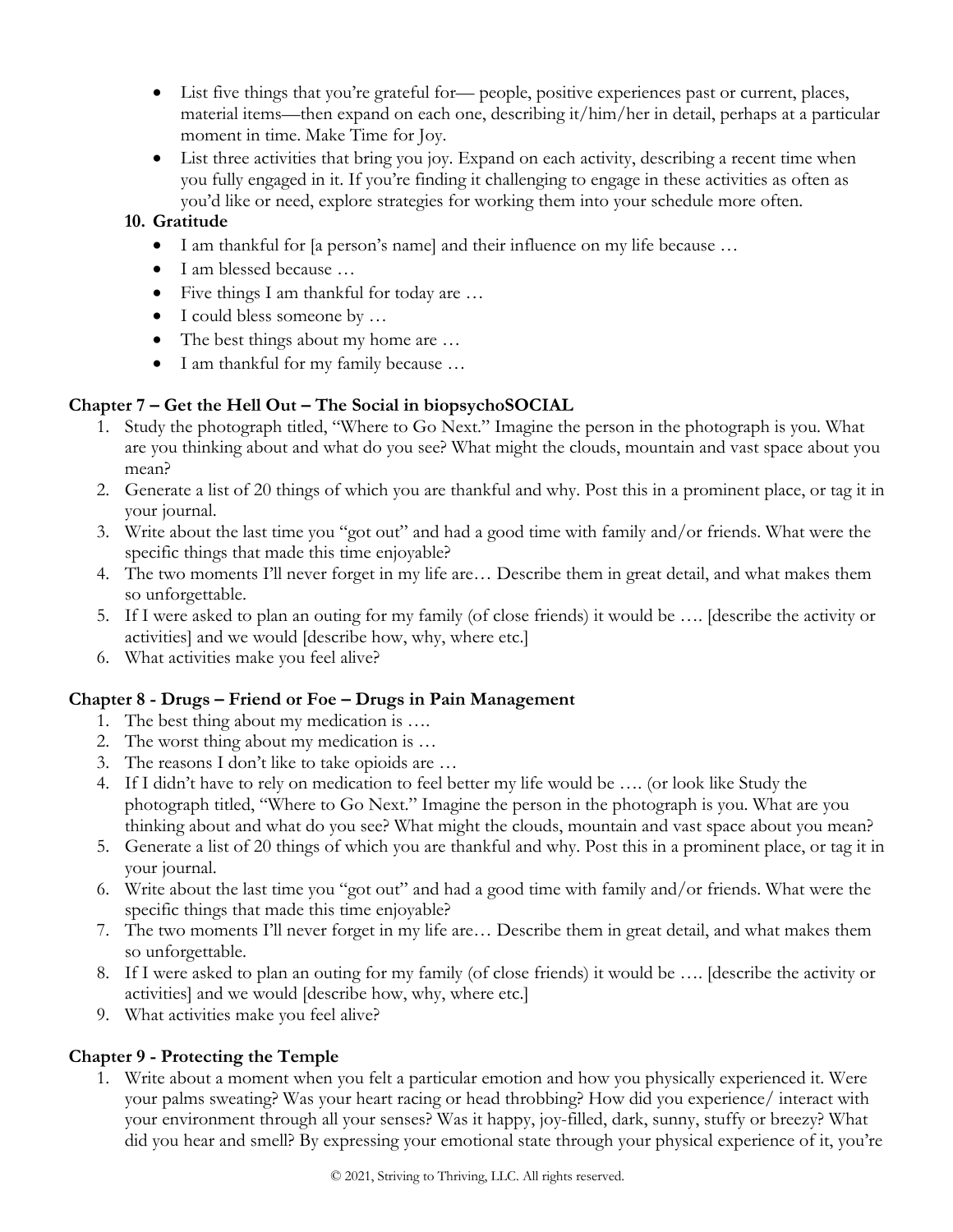able to delve into the heart of it. You can also write about your current state: What emotions are you experiencing right now, and what's the physical response?

- 2. Name a compassionate way you've supported a friend recently. Then write down how you can do the same for yourself.
- 3. Describe a recent food craving. Were you really hungry? Scan your body for its food needs. What does hunger or fullness feel like right now? How do your eating habits contribute to a better (or worse) level of pain?
- 4. Describe your sleep hygiene routine and what might you do to improve to it?
- 5. When you look at your favorite food(s), what is your body saying to you?
- 6. Describe your perfect walk. Where would you walk and with whom (if anyone), what sights, sounds, sensations would you experience. Try to create vivid word-pictures in your descriptions and let your imagination take you away. End by telling how revisiting this experience might be beneficial to you?

#### **Chapter 10, Exploring the Horizon**

- 1. What's surprised you the most about your life or life in general?
- 2. What can you learn from your biggest mistakes?
- 3. Moving forward, what one thing would make the greatest benefit to your life other than having no pain.
- 4. List those things that excite you or your imagination. How can you use that knowledge to make your life richer and more satisfying.

#### **Chapter 11, Don't Go It Alone**

- 1. Make my support system includes… [make a list of the people in your life who genuinely support you, and who you can genuinely trust. Then make time to hang out with them.]
- 2. Write a letter to your loved ones and/or caregiver(s). What is on your mind and in your heart that you find hard to express in real life? You may find that expressing it on the page is a useful preparation for expressing it. You also may find it useful as a private exercise to work out your thoughts and feelings on your own to interact with him or her more productively.
- 3. I really wish others knew this about me…

## **Chapter 12, Rewiring the House**

- 1. Make a list of three qualities you have that you consider weaknesses, then explore how these so-called weaknesses might be recast as strengths. For instance, if you believe micromanagement is a weakness of yours, it could also mean that you're organized and responsible. Once you determine the strength on the flip side of that quality, write about a time when you used that quality in a positive way. If you can't think of a recent example, write something aspirational (how you might one day use this quality positively).
- 2. Think of a real or an imaginary place where you feel safe and at peace. Create that place in your mind and write a detailed description of it using all your senses—what you see in this place, but also what you hear, smell, taste and feel through tactile contact. You can then use this as a visualized meditation, closing your eyes, breathing and imagining this place thoroughly, one sense at a time.
- 3. Grief is one of the most common experiences for those suffering with chronic pain. Some losses include loss of function, job, relationships, a sense of self, favorite activities, and so much more. Identify one or two loses you're still grieving and describe them in detail. Take your time doing this. After completing this, write a letter to of thanksgiving to whatever or whomever you've lost thanking them for the positive difference they made in your life and how much that means to you. Then describe how you are going to use that blessing to create a better world for you and those around you.
- 4. I couldn't imagine living without… bit if I have to, I will …
- 5. If I could be like [name of person you respect and admire] one in any way, I would adopt their…
- 6. I feel most energized when…
- 7. Create a list of questions for which you urgently want answers.
- 8. List two things you tend to say yes to or have said yes to recently and two things you tend to say no to or have said no to recently. What was good self-care and what wasn't? For example, saying yes can be a way